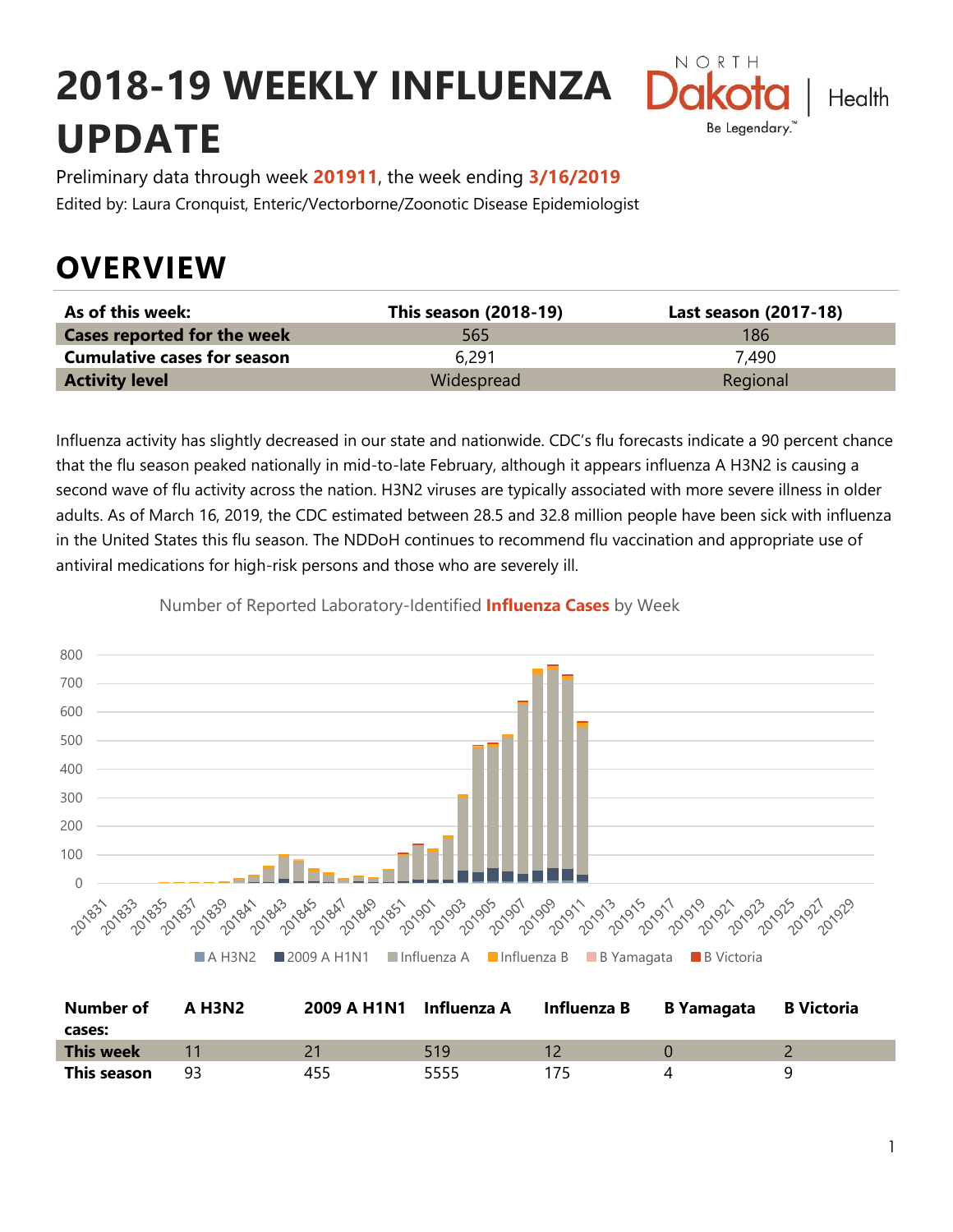Laboratory-confirmed influenza is a reportable disease in North Dakota. Influenza "cases" include people that have tested positive for influenza in a healthcare setting. It does not include people with influenza who did not seek healthcare, or who were diagnosed without a lab test, which is common. The true number of people with influenza in North Dakota is underrepresented, but case data allows us to see where and in what populations influenza is circulating. It also provides context regarding how the current season compares with previous seasons. Find more information about cases on [www.ndflu.com.](file://///nd.gov/doh/DOH-DATA/MSS/DC/PROGRAM/IMMUNE/Immunize/Influenza/Inf18-19/Surveillance/Weekly%20Summaries/www.ndflu.com)

#### <sup>2959</sup> <sup>3332</sup> Case Count for Lab-Confirmed Cases by **Gender MALE** FEMALE 2553 823 586 717 551 470 591 0% 20% 40% 60% 80% 100% Percent of All Cases Case Count for Lab-Confirmed Cases by **Age** Group  $\blacksquare$  <10  $\blacksquare$  10-19  $\blacksquare$  20-29  $\blacksquare$  30-39  $\blacksquare$  40-49  $\blacksquare$  50-59  $\blacksquare$  60+

## **CASE DEMOGRAPHICS**



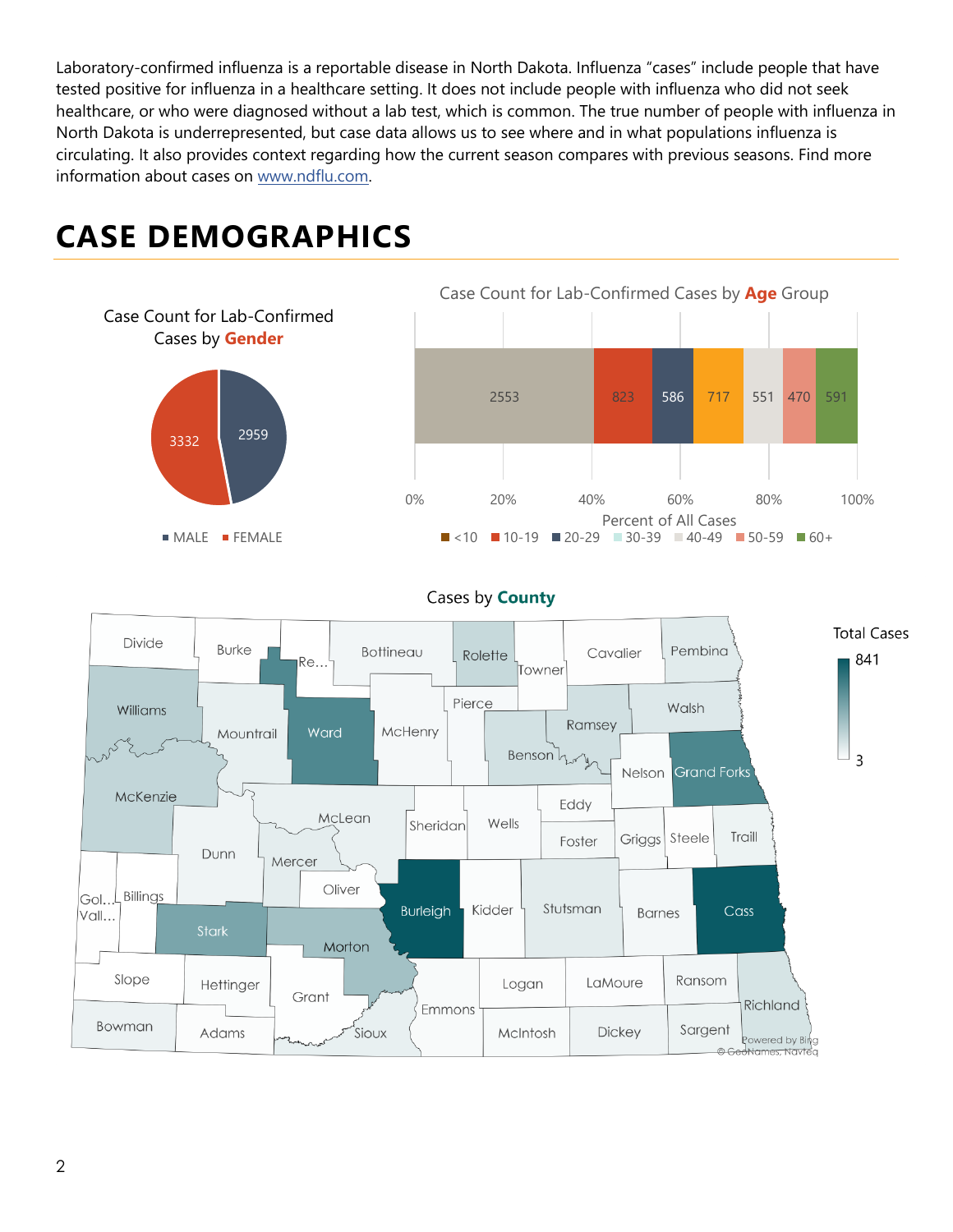## **OUTBREAKS**

During the influenza season, influenza outbreaks are common anywhere people gather, including schools, child care centers, and health care facilities. Outbreaks of influenza or influenza-like illness may be reported to the NDDoH. The following outbreaks have been reported this season:

| <b>Setting</b>                | <b>Number of outbreaks</b> | <b>Identified pathogens</b>                  |
|-------------------------------|----------------------------|----------------------------------------------|
| Long Term Care, Basic Care,   | 16                         | 10 influenza A; 1 influenza A/B; 1           |
| <b>Assisted Living</b>        |                            | rhinovirus/Haemophilus influenzae; 4 unknown |
| <b>Schools</b>                |                            | 1 influenza A/B; 1 influenza A               |
| <b>Child Care Centers and</b> |                            | 1 influenza A; 1 unknown, 1 influenza A/RSV  |
| <b>Preschools</b>             |                            |                                              |

## **SURVEILLANCE PROGRAMS**

In addition to case reporting, the NDDoH uses a variety of information sources to fully describe what is happening during the influenza season.

#### **Hospitalizations**

This season, the NDDoH has introduced a new influenza hospitalization surveillance program. Select North Dakota hospitals report the number of influenza-related hospitalizations weekly to the NDDoH. Because this surveillance methodology is new, hospitalization numbers this year may not be comparable to those seen in previous years.



| <b>Total number of</b> |     |  |  |
|------------------------|-----|--|--|
| hospitalizations:      |     |  |  |
| <b>This week</b>       | 54  |  |  |
| <b>This</b>            | 436 |  |  |
| season                 |     |  |  |

#### **Deaths**

Data on pneumonia and influenza deaths is obtained from Vital Records and based on the cause of death listed on the death certificate.



**Total number of deaths for the season: Pneumonia** 287 **Influenza** 11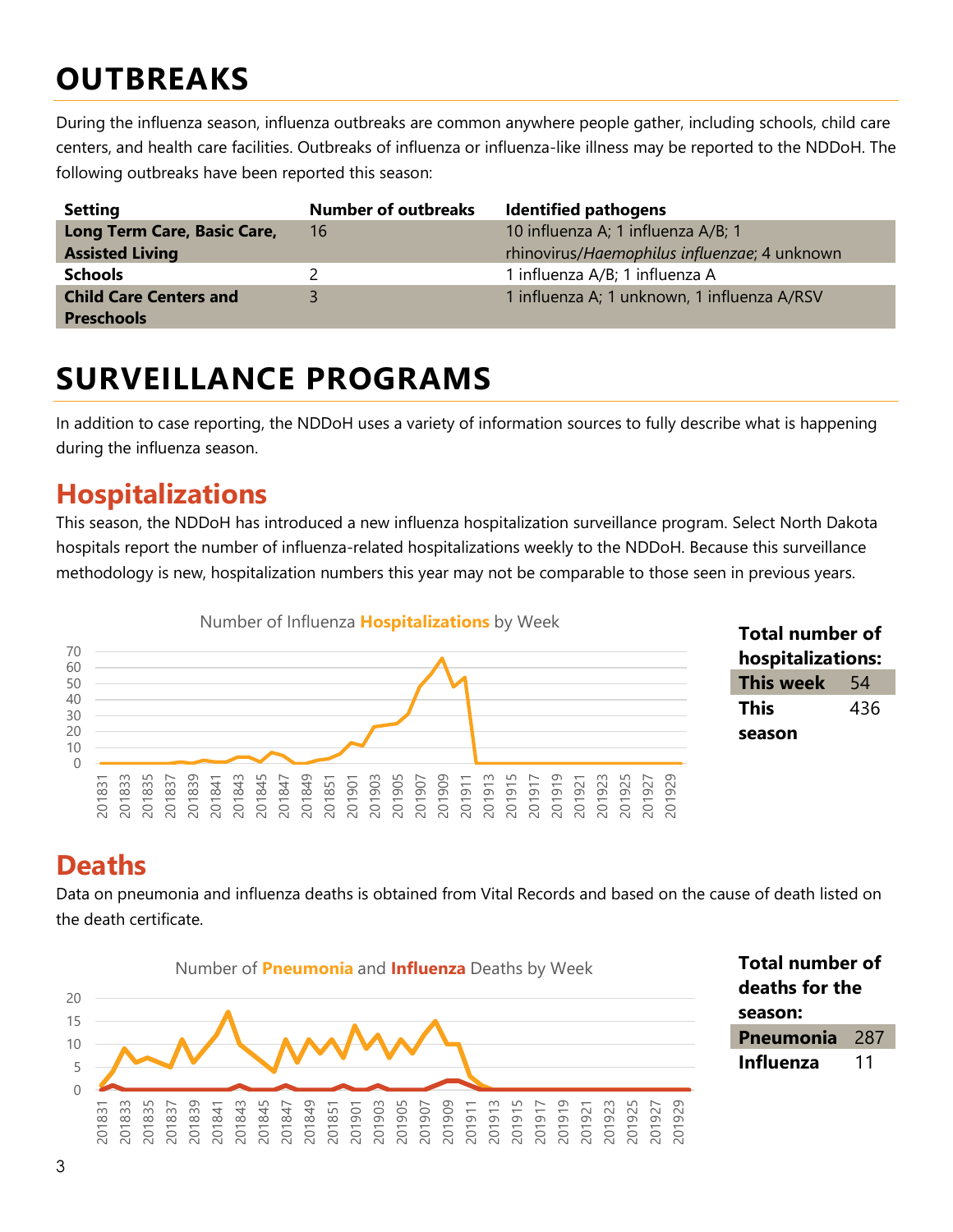### **Outpatient Influenza-like Illness**

The NDDoH participates in the national U.S. Outpatient Influenza-like Illness Surveillance Network (ILINet). Data from participating outpatient providers in North Dakota are pooled to create a state-wide estimate for the weekly percent of healthcare visits due to influenza-like illness (ILI). Patients presenting with a fever of 100ºF or greater and a cough and/or sore throat are considered to have ILI. For more information on state and national ILINet data, see FluView [Interactive.](https://gis.cdc.gov/grasp/fluview/fluportaldashboard.html)



#### **Sentinel Laboratory Data**

The NDDoH receives influenza and RSV testing data from participating sentinel laboratories across the state. The total number of positive tests and the total number of tests conducted are reported and used to create a state-wide percent positivity statistic. For influenza, percent positivity of 10% or greater indicates "season level" influenza activity.

**3.48% 33 24 43 14 7 3473**

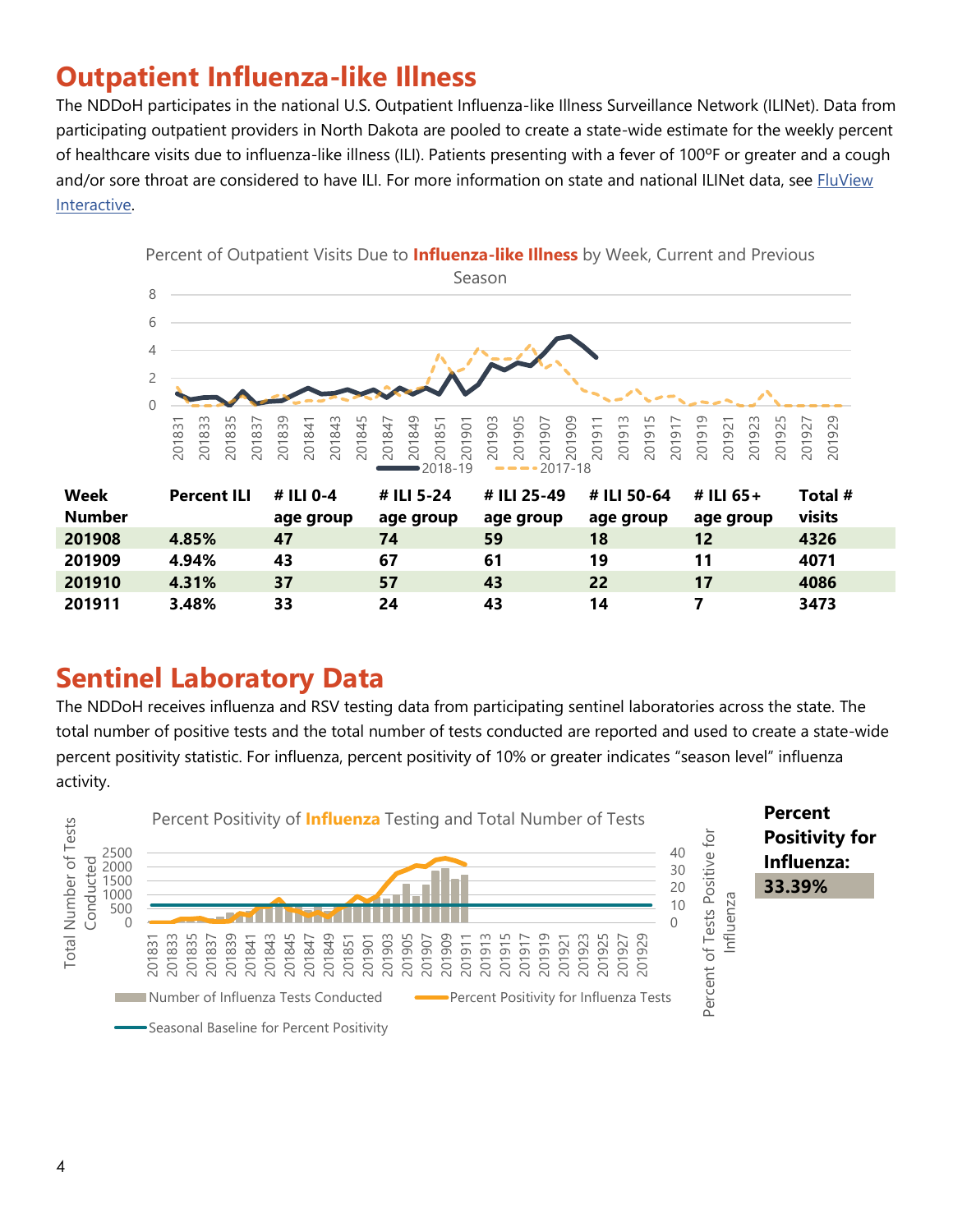

#### **School Absenteeism**

During the influenza season, increases in school absenteeism data can be used as an early indicator for influenza circulation. The NDDoH received absenteeism data from a majority of schools in the state. Data here include absences for all reasons.



## **MULTISEASON COMPARISON**



| <b>Season</b> | <b>Total Cases</b> | Peak Week (week ending) Predominant Strain |                                   |
|---------------|--------------------|--------------------------------------------|-----------------------------------|
| $2014 - 15$   | 6.443              | 12/27/2014                                 | A H3N2 (vaccine mismatch)         |
| 2015-16       | 1,942              | 3/12/2016                                  | 2009 A H1N1                       |
| 2016-17       | 7.507              | 2/18/2017                                  | $A$ H <sub>3</sub> N <sub>2</sub> |